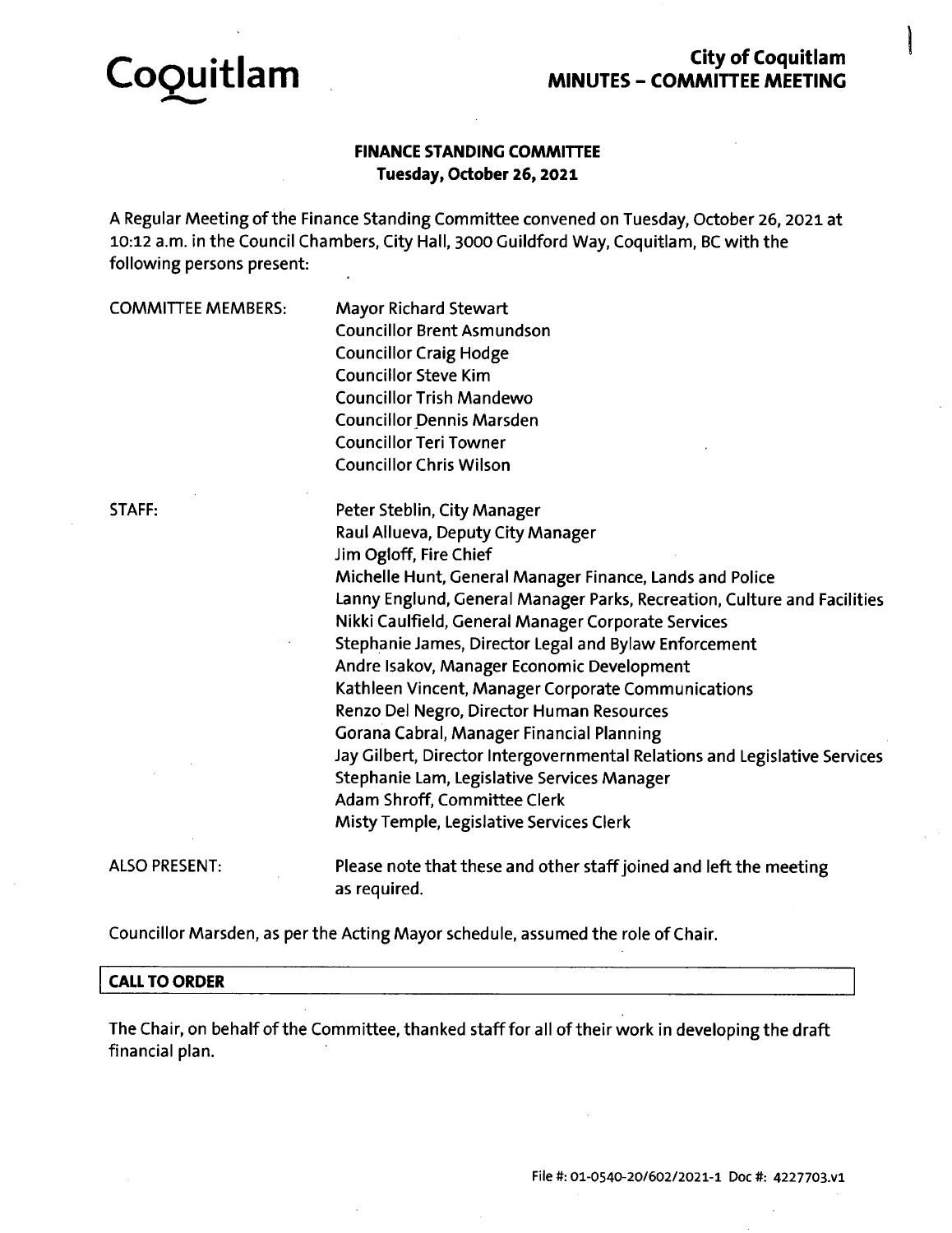#### **REPORTS OF STAFF**

#### **Recess and Reconvene**

The Committee recessed in order to resolve a technical issue at this time (10:13 a.m.) and reconvened at 10:21 a.m.

#### *FINANCE. LANDSAND POLICE*

#### **1. Report of the General Manager Finance, Lands and Police - Draft 2022-2026 Financial Plan Highlights and Presentations**

The Committee received the report of the General Manager Finance, Lands and Police dated October 14, 2021 and entitled "Draft 2022-2026 Financial Plan Highlights and Presentations" for information.

#### **BUDGET PRESENTATIONS**

#### **2. City Manager**

The City Manager appeared before the Committee and provided introductory comments regarding the presentation attached to the report. He thanked stafffor their collective support in facilitating the City'<sup>s</sup> strong financial position, and noted the City'<sup>s</sup> success in prioritizing the community'<sup>s</sup> interests throughout the pandemic.

Mayor Stewart left the meeting at this time (10:33 a.m.) and returned at 10:34 a.m.

Discussion ensued relative to the following:

- The concern that privacy issues may obstruct the receipt of survey data
- The importance of reassuring the community that the City utilizes modern cybersecurity platforms

In response to a question from a member of the Committee, the Director Intergovernmental Relations and Legislative Services responded that the Province has relaxed some of its restrictions with respect to the geographical location of stored data. He added that this change stresses the necessity of privacy management and the use of contemporary cybersecurity safeguards.

Councillor Wilson left the meeting at this time (10:58 a.m.) and returned at 11:01 a.m.

Discussion continued relative to the following:

- The knowledge that Freedom of Information requests increase as the City grows
- The understanding that the Province will be charging for some requests in order to control the volume and reduce taxpayer expense
- The desire to help focus requests within the parameters of relevant information
- The understanding that sometimes legislative provisions may bring additional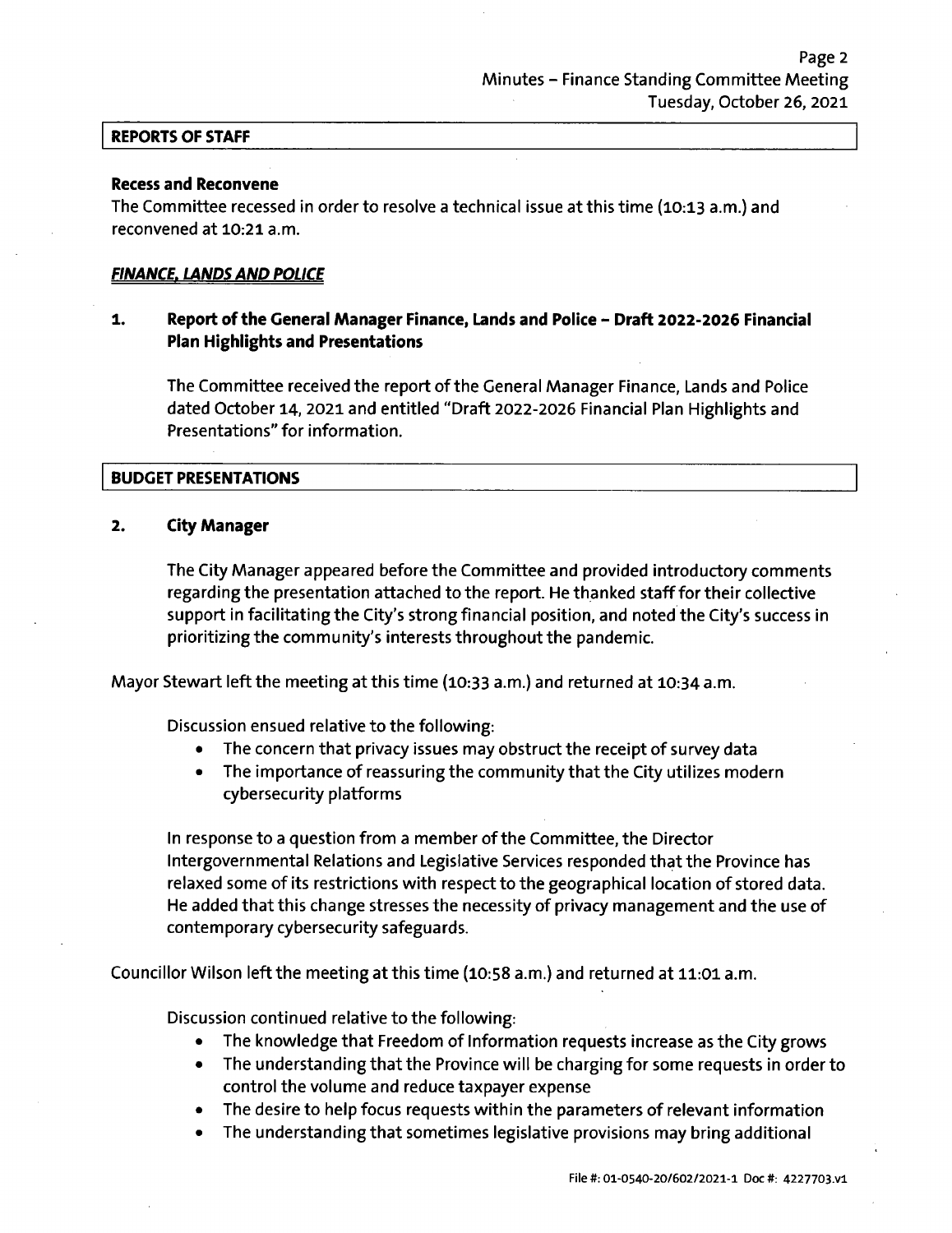#### challenges to cost-recovery endeavors

Councillor Kim left the meeting at this time (11:02 a.m.) and returned at 11:03 a.m.

**1,**

#### **3. City Draft 2022-2026 Financial Plan**

The Manager Financial Planning appeared before the Committee and referred to slides contained in the presentation attached to the report.

Councillor Asmundson left the meeting at this time (11:39 a.m.) and returned at 11:43 a.m.

Discussion ensued relative to the following:

- Appreciation for the community'<sup>s</sup> participation in the budget survey
- Clarification that the budget factors in costs associated with new assets and their operations, maintenance, and insurance
- The understanding that some inflation costs are offset by the City'<sup>s</sup> continued growth
- Clarification that the base budget encapsulates increases within a variety of contracted services
- The understanding that there is a timing difference between tax revenue growth and future costs and <sup>a</sup> desire to understand the historical trend
- The desire to find balance in meeting the community's diverse range of needs
- The desire to utilize existing money versus new money in the self-funded budget requests

In response to a question from a member of the Committee, the Manager Financial Planning advised that the 10-year Operating Budget Forecast does not include potential impacts by Metro Vancouver'<sup>s</sup> forthcoming utility increases. She further added that as Metro Vancouver finalizes the rates, staffwill be able to recalculate the increases. She noted that Metro Vancouver's deferral of some costs may bring additional budgetary challenges in the future.

Councillor Towner left the meeting at this time (11:44 a.m.) and returned at 11:45 a m.

#### **4. Deputy City Manager**

Mayor Stewart left the meeting at this time (12:01 p.m.) and returned at 12:04 p.m.

The Deputy City Manager appeared before the Committee and referred to slides contained in the presentation attached to the report.

Councillor Kim left the meeting at this time (12:11 p.m.) and returned at 12:14 p.m.

Discussion ensued relative to the following:

• Clarification that organizational structure was re-categorized after the presentation'<sup>s</sup> publication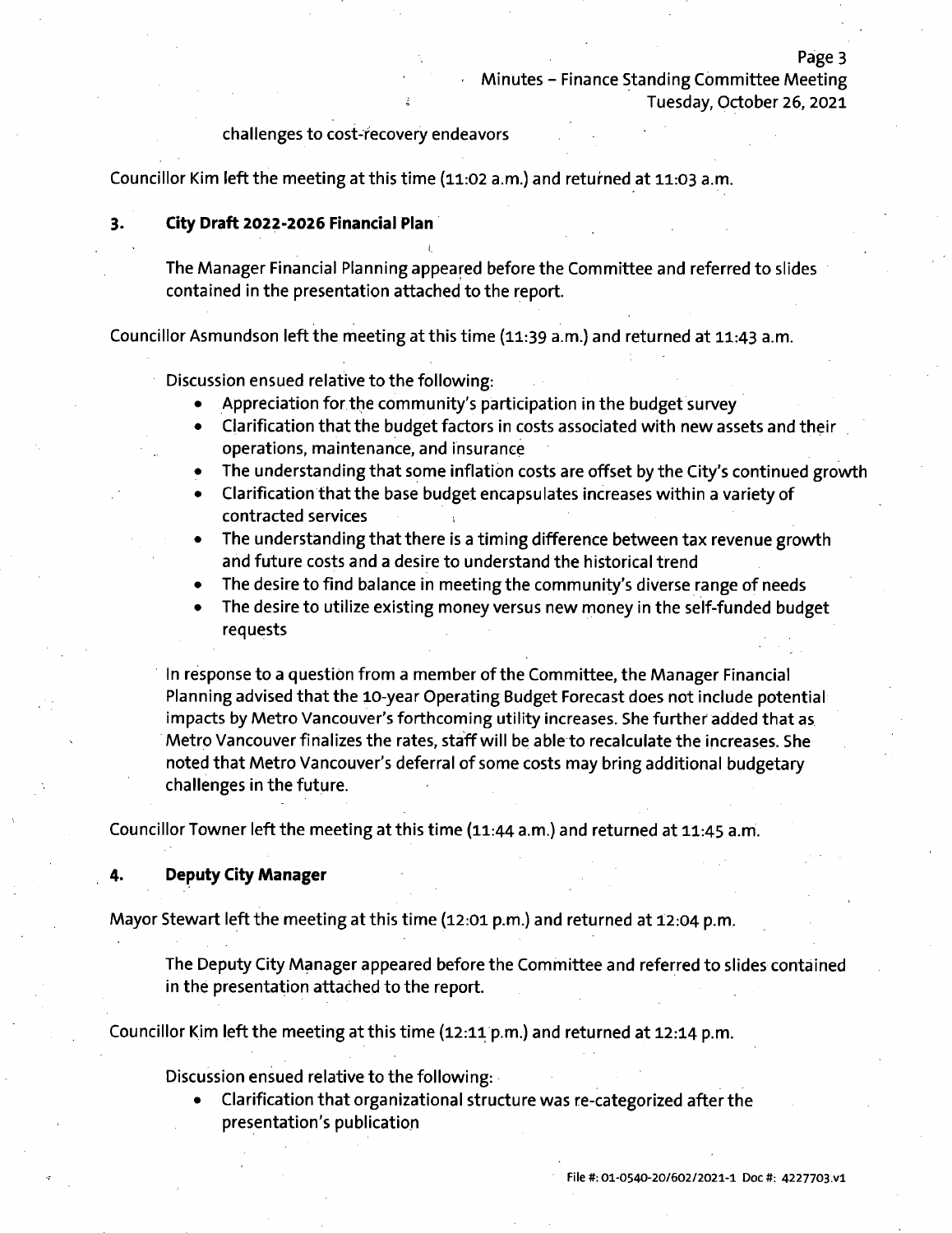- Support for self-funding strategies, such as new revenue from application fees
- The desire to continue minimizing inconveniences to the public associated with development
- Concern that using funds from the Economic Development Reserve might not align with its intended use
- The potential to utilize a portion of the Economic Development Reserve as leverage in the acquisition of other funding

#### **Recess**

The Committee recessed at 12:24 p.m.

#### **Reconvene**

A Regular Meeting of the Finance Standing Committee reconvened in the Council Chambers of City Hall, 3000 Guildford Way, Coquitlam, BC on Tuesday, October 26, 2021 at 1:08 p.m. with all members of the Committee present. Members of staff present were the City Manager, Deputy City Manager, Fire Chief, General Manager Finance, Lands and Police, General Manager Parks, Recreation, Culture and Facilities, General Manager Corporate Services, Director Legal and Bylaw Enforcement, Manager Economic Development, Manager Corporate Communications, Director Human Resources, Manager Financial Planning, Director Intergovernmental Relations and Legislative Services, Legislative Services Manager, and Legislative Services Clerk.

Please note that these and other staff joined and left the meeting as required.

#### **5. Parks, Recreation, Culture and Facilities**

The General Manager Parks, Recreation, Culture and Facilities appeared before the Committee and referred to slides contained in the presentation attached to the report.

Discussion ensued relative to the following:

- $\bullet$ Clarification that specified internal debt funding will not be serviced via taxation
- Appreciation for the budget'<sup>s</sup> elimination of rodenticides from City property
- Concern that demand for recreational spaces may strain availability in spring  $\bullet$
- The understanding that diminishing pandemic restrictions will allow for increased  $\bullet$ use of indoor recreational spaces
- The potential benefits a dedicated Youth Services Coordinator brings in effectively meeting the needs of adolescents
- The forecast of new revenue from the new fitness centre at City Centre Aquatic  $\bullet$ Complex
- Support for future planning to provide amenities that support growing demand for pickleball
- Appreciation for staff'<sup>s</sup> continued success in identifying the community'<sup>s</sup> evolving necessities and interests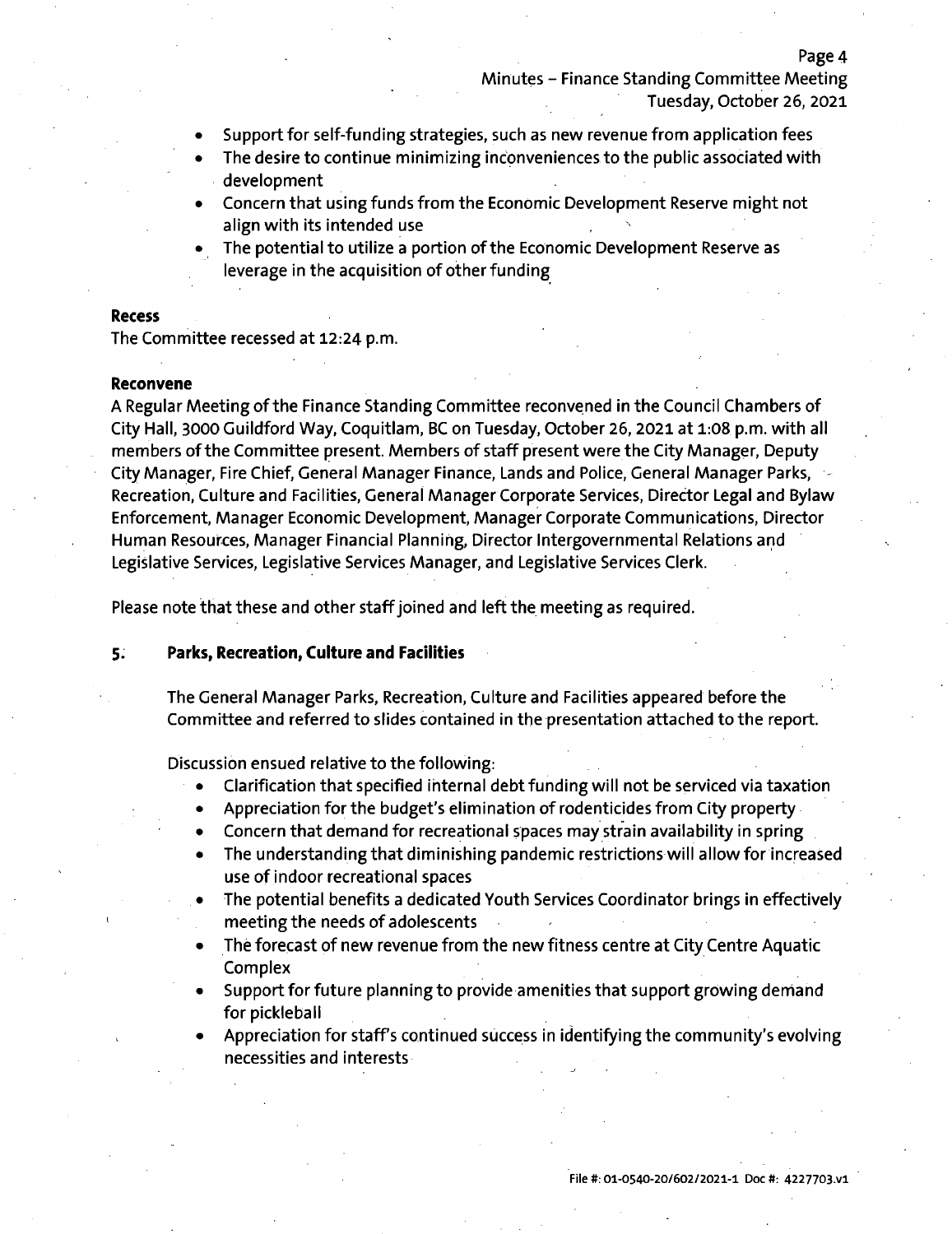#### **6. Fire/Rescue**

**/**

The Fire Chief appeared before the Committee and referred to slides contained in the presentation attached to the report.

Councillor Mandewo left the meeting at 2:26 p.m.

Discussion ensued relative to the following:

- Appreciation for the Fire Department's assistance in administering vaccinations
- The importance of providing fire and rescue service personnel with appropriate funding and resources
- Interest in effective strategies that support the Fire Asset Replacement funding including for staff to provide a detailed asset inventory
- The desire to have staff include <sup>a</sup> new budget request to address the annual funding gap related to fire asset replacement requirements
- The potential benefit that an annual increase to capital funding requests would have on reserve contributions

Mayor Stewart left the meeting at this time (2:31 p.m.) and returned at 2:34 p.m. *!*

- Clarification that ECOMM's higher fees stem from a delay in standard inflation rates that would have otherwise been initiated in 2020
- Support for added provincial funding with respect to its use of ECOMM as <sup>a</sup> provincial resource

Councillor Kim left the meeting at this time (2:35 p.m.) and returned at 2:37 p.m.

In response to a question from a member of the Committee, the Fire Chief responded that some revenue opportunities are classified as highly volatile due to their unanticipated nature, such as increased firefighting services that arise with <sup>a</sup> large-scale forest fire.

Councillor Towner and Councillor Kim left the meeting at 2:45 p.m.

Councillor Maridewo returned to the meeting at 2:46 p.m.

Discussion continued relative to the following:

- The understanding that the opioid crisis also places strain on fire and rescue services
- The importance of protecting the Metro Vancouver watersheds from the increasing proliferation of wildfires
- The desire for additional supportive housing in the Tri-Cities area as a whole
- The desire to determine the scale of the financial impact in terms of fire resources expended with respect to the facility located at 3030 Gordon

Councillor Hodge left the meeting at this time (2:48 p.m.) and returned at 2:49 p.m.